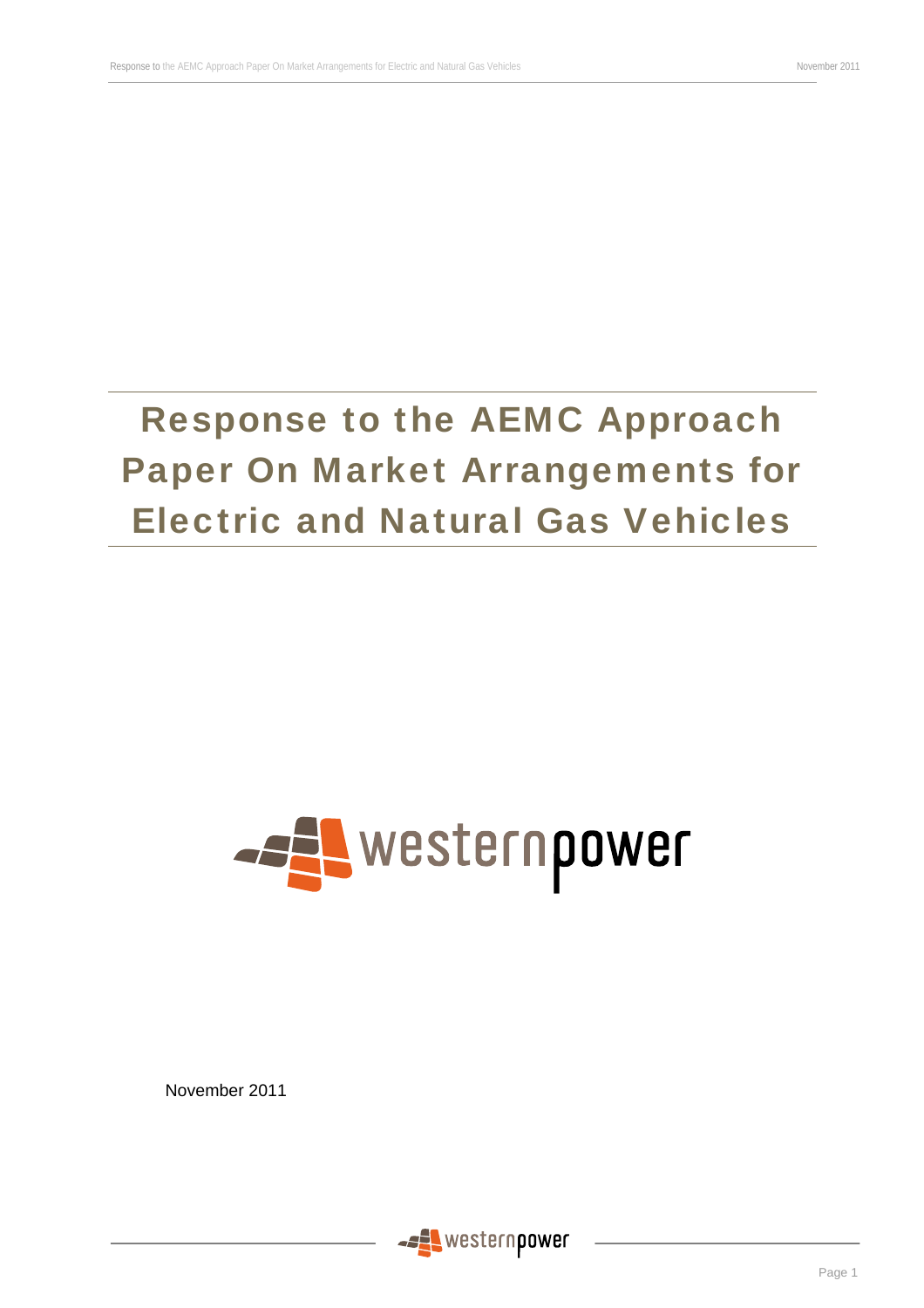# Document release information

| Client                 | Australian Energy Market Commission |
|------------------------|-------------------------------------|
| Ref. No.               | EMO0022                             |
| Document number        | DM 8714983                          |
| <b>Revision status</b> | \/1                                 |

Document prepared by:

Western Power ABN 18540492861

#### 363 Wellington St Perth 6000 Australia

Prepared by:  $\qquad \qquad$  Approved by:

Kevin Ho **Louise Avon-Smith** 

# © Copyright of Western Power

Any use of this material except in accordance with a written agreement with Western Power is prohibited.

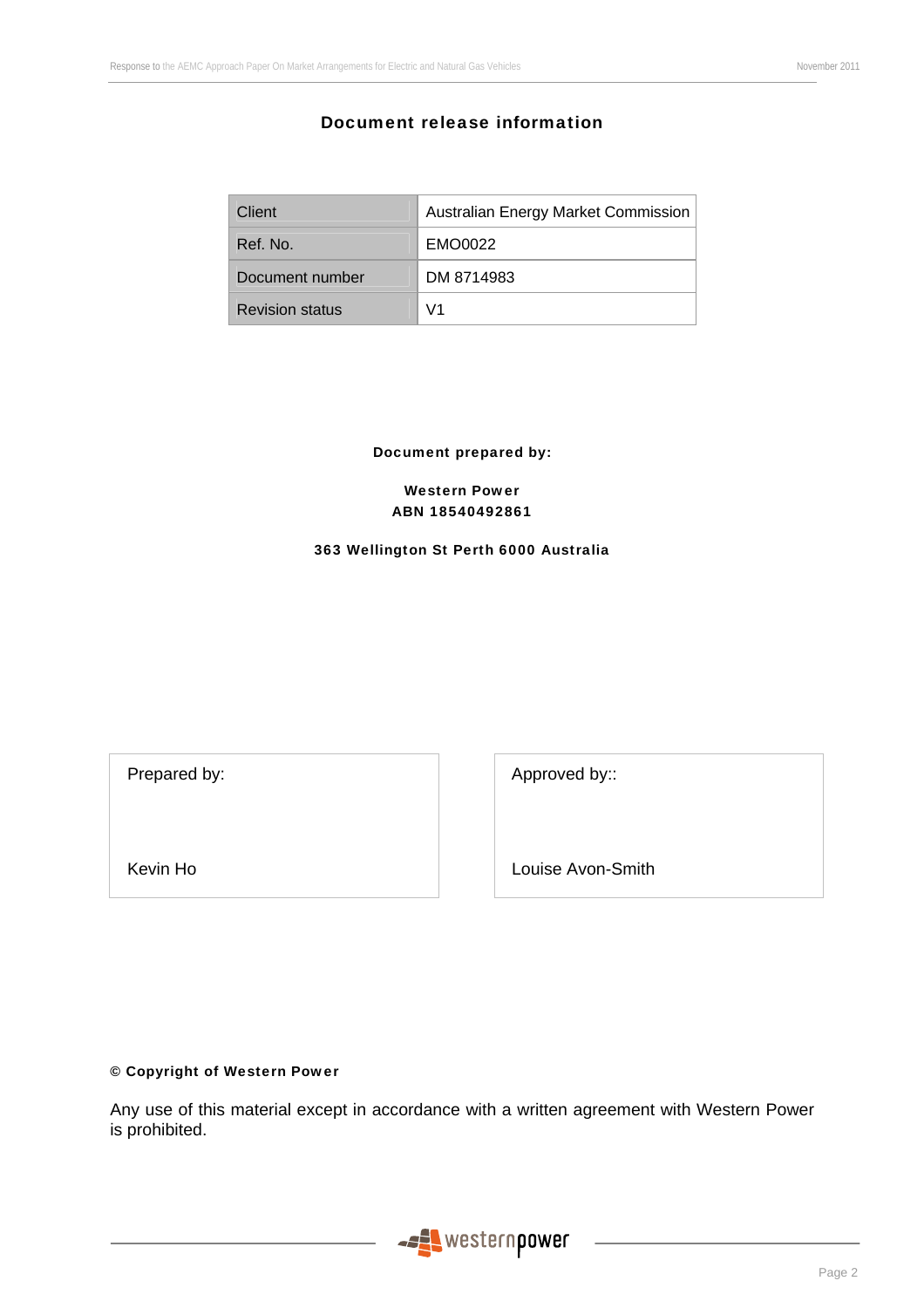# 1 Introduction

This document is Western Power's formal response to the AEMC request for advice on the Approach paper on Energy Market Arrangements for Electric Vehicles and Natural Gas Vehicles.

As Western Power's responsibility is confined to the transmission and distribution of electricity the questions answered in this response will only deal with electric vehicles and potential market impacts in WA.

# 2 Response

# **Question 1: What are the key drivers and likely uptake of EVs in the NEM? Are there any differences in these drivers between NEM and WA?**

The drivers outlined in the approach paper cover the majority of the variables that will affect the uptake of EVs in WA. However it is likely that each driver will have different significance for WA when compared to the NEM.

WA's Wholesale Electricity Market (WEM) is structurally quite different to the NEM, most notably in that it is based on bilateral contracting for capacity and energy. The bilateral arrangements are augmented by an annual market for capacity and a day ahead market for net energy. The WEM lacks markets for balancing energy and ancillary services at this stage. Currently all balancing and the majority of ancillary service duties are performed by state owned Verve Energy.

IMO's Market Evolution Project (MEP) will introduce a half hour ahead market for balancing energy and a market for load following ancillary service during 2012. It is these last two areas where EVs are likely to have the most impact.

Western Power is the owner and operator of the South West Interconnected System (SWIS). System Management is ring fenced within Western Power and is responsible as a market governance participant for secure and reliable operation of the SWIS and to manage the physical aspects of market dispatch.

Being a storage device the challenge for WA will be to ensure that high volume uptake of EVs aid rather than adversely affecting secure operation of the SWIS. This will require coordination of resource between energy production, energy storage and load energy consumption. The recent introduction of high volumes of windfarms has meant a significant increase in balancing energy and load following ancillary service demand. At this stage of SWIS development this puts downwards pressure on less flexible coal fired generation and upwards pressure on more flexible gas fired generation. High uptake of EVs may provide the opportunity to store surplus energy when load is less than the combined inflexible coal fired generation and windfarm generator energy outputs. Typically this problem is most acute overnight. This opportunity may present itself in both mid term balancing energy needs and short term fluctuations requiring rapid load following changes in load. Whilst the MEP will provide opportunity to broaden the number of providers and the quantity of provided balancing and ancillary services to meet increasing demands, the challenge will be to achieve coordination across a more diverse portfolio of electric energy resources of which EVs may become a significant part.

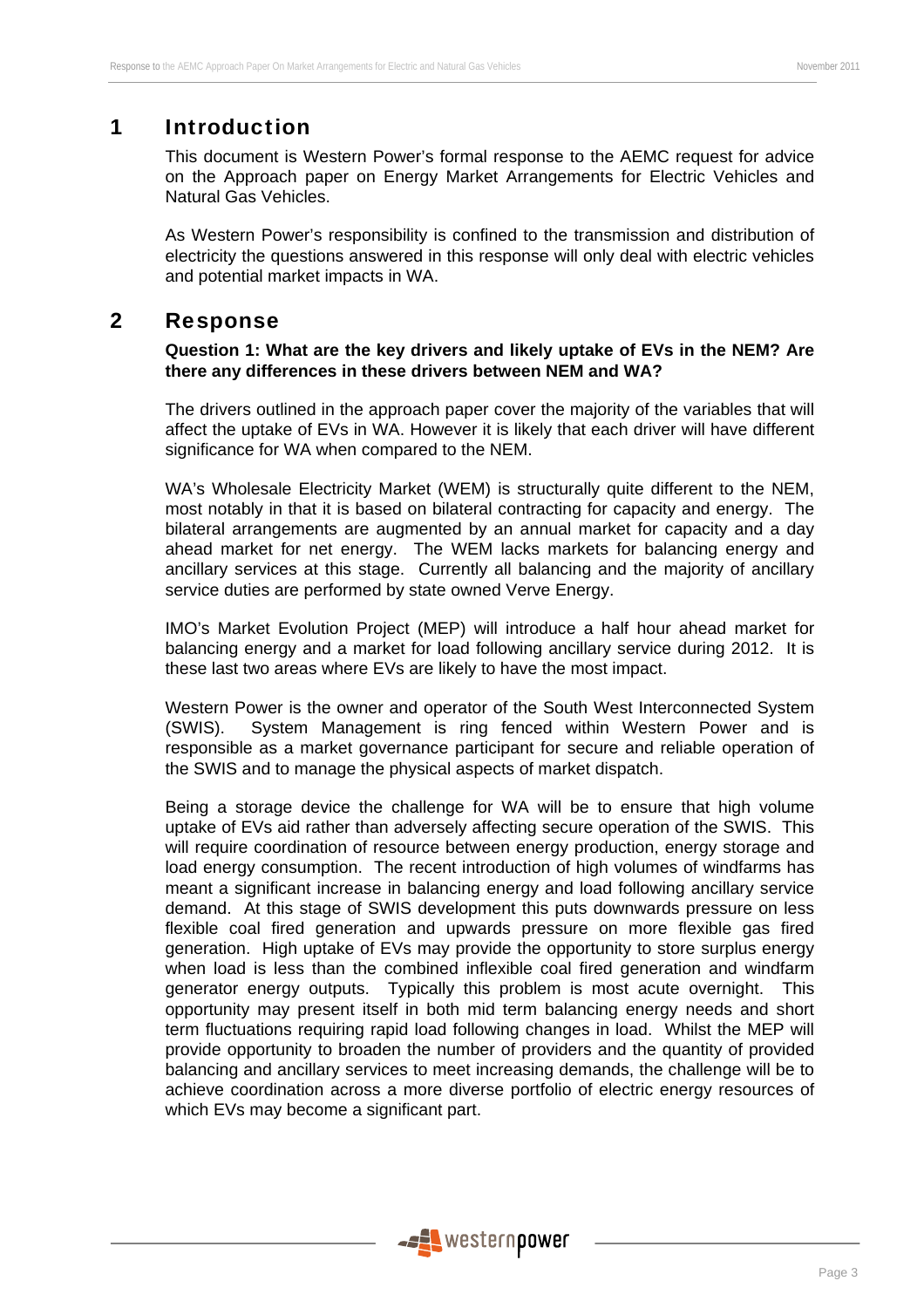From a demand perspective the vehicle market in WA is significantly smaller than the one in the NEM and uptake of EV may be constrained by the availability of supply of EVs.

In terms of geography, in WA there are greater distances between population centres and a lower density of population. From this perspective battery range may be a greater driver. However it is also typical of WA homes to have more than one vehicle with one usually dedicated to short distance driving. Without data to answer these questions it is difficult to comment on the variation between WA and the NEM.

Some regulatory structures are currently not in place in WA to promote EV uptake. An agreement of metering framework, domestic time of use energy pricing and a equivalent model for fuel excise for EVs needs to be put into place to promote the uptake of these vehicles.

At this stage no known modelling has been performed to show what the uptake of EV in WA might be.

# **Question 2 What are the costs and benefits that EVs may introduce into Australia's electricity markets? Please provide evidence if available.**

The uptake of electric vehicles has a strong potential to increase peak load demand and ancillary service demands if charging is unmanaged. Peak load demand impact is shown by the following graph illustrating the last trip home with a peak in the afternoon. Coupled with the above is the assumption that people will plug in their vehicle when they arrive home. This coincides with the system peak load period and continues into the residential peak load period. The overall effect of this increased peak load will be the need to bring forward transmission and distribution asset augmentation plans in high uptake areas and result in an increase in network tariff costs to the consumer. Also the MEP mechanisms would be expected to bring higher costs of balancing energy and ancillary services associated with uncoordinated changes in energy storage load demand. At the supply side the increased demand associated with uncoordinated EV charging demand would increase the rate of generator capacity augmentation and could easily affect the shape of the load duration curve resulting in less efficiency in generator capacity procurement.

However, if vehicle charging is managed through coordination of technical, regulatory and financial incentive mechanisms, to encourage off-peak charging, there is potential for significant benefits to consumers (cheaper vehicle charging costs), the network costs (increased utilisation of assets), and costs of SWIS system operation (balancing energy and ancillary service costs). Proper coordination of increased night loads resulting from EV charging has the potential to increase the uptake of renewable generation on the isolated WA SWIS.

Longer term Vehicle to Grid energy exporting may provide consumer and market benefits such as balancing short term energy deficits if load energy requirements exceed the combined energy production from conventional and renewable sources.

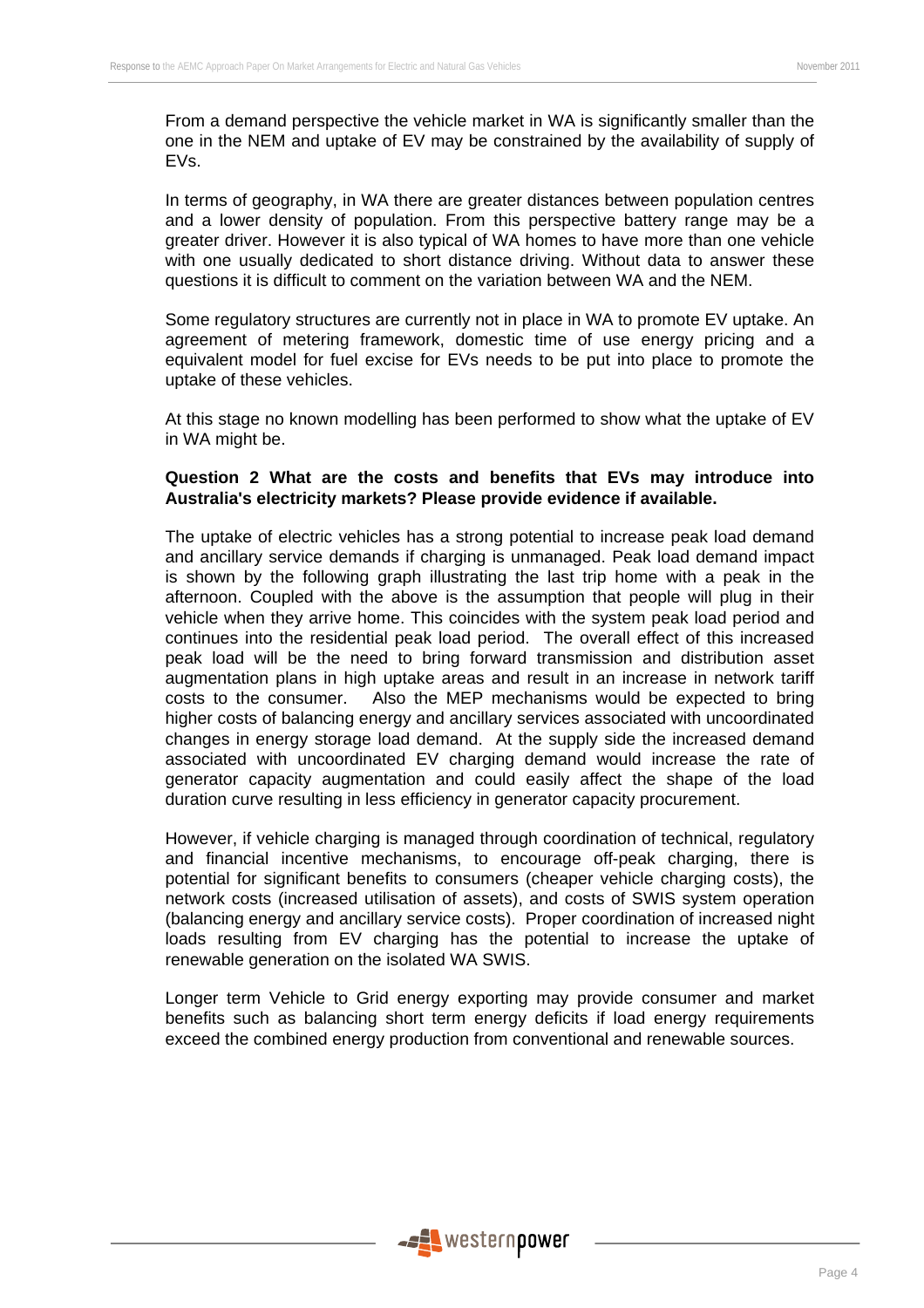

# **Question 3 What are the appropriate electricity market regulatory arrangements necessary to facilitate the efficient uptake of EVs?**

The electricity market arrangements should allow freedom for conventional and renewable generators and energy storage resources to participate in the energy balancing and load following.

The current day ahead energy market with its dispatch merit order tranches does not provide the flexibility necessary for broader participation in energy balancing and load following. Verve is the sole provider. With higher penetrations of intermittent generation increasing difficulties are being experienced by System Management Verve in making commitment and dispatch decisions to maintain SWIS system security.

The MEP is expected to provide more flexibility for participation by IPPs but it is not certain that the IPPs will be interested in providing balancing and ancillary service. Better cost reflectivity associated with the MEP would be expected to drive the desired levels of participation. The current MEP rule amendments do not allow participation of loads in balancing or ancillary service. Similarly energy storage as a source of balancing and ancillary service is not anticipated in the MEP rule amendments.

Another area which would need attention in the regulatory frameworks is the impact of connection of more electronically interfaced energy resources in SWIS on stability of the power system. This trend is already well established in many modern load devices and renewable energy sources but would increase rapidly with high levels of uptake of EVs. Reduced or zero inertia, voltage and frequency sensitivity and lack of fault ride through are all issues affecting the security and reliability of supply. Risk based mechanisms should be built into the regulatory instruments of the Electrical Network Access Code (ENAC) and Technical Rules (TR). These would require regular testing and review of the change to SWIS stability margins and be